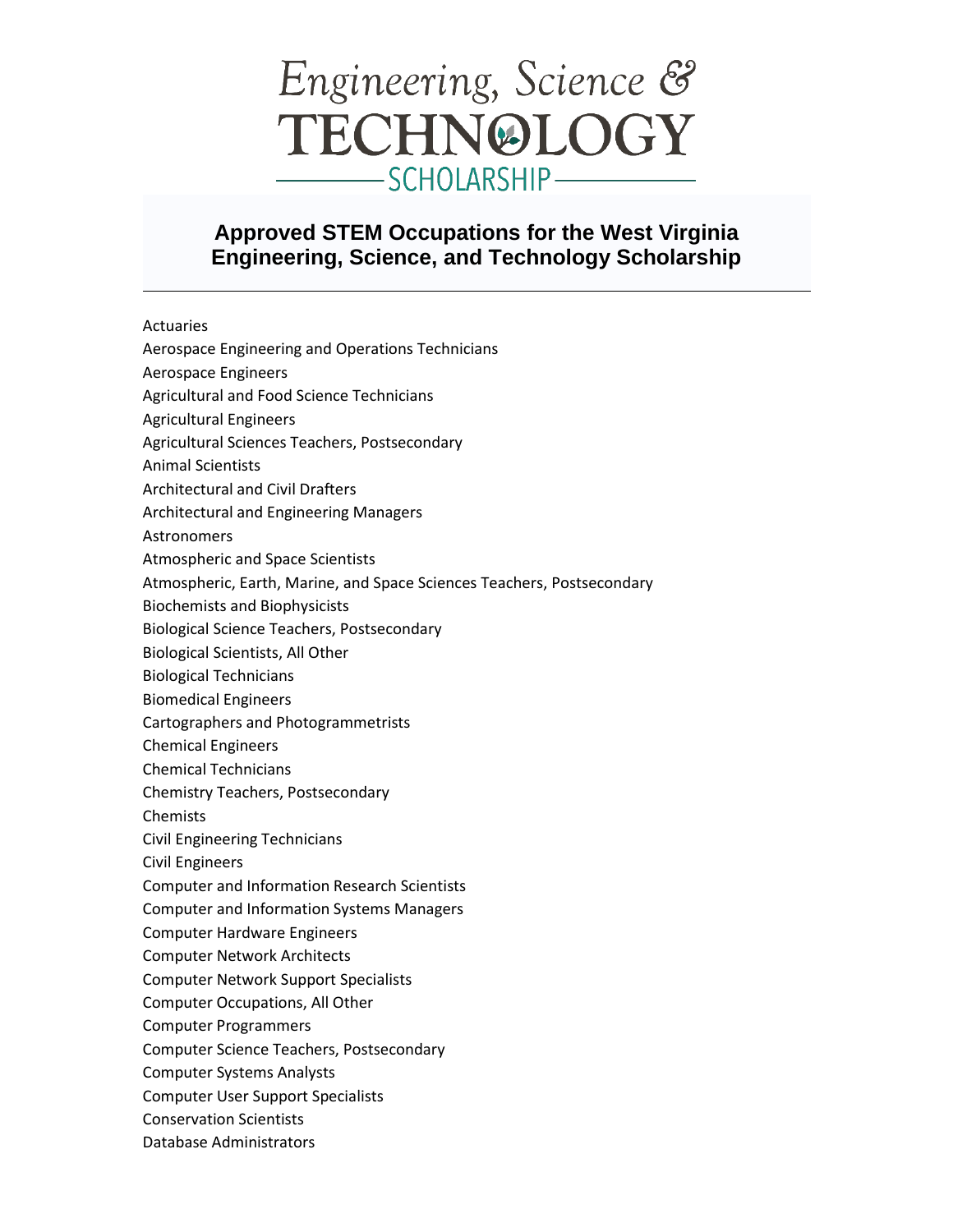- Drafters, All Other
- Electrical and Electronics Drafters
- Electrical and Electronics Engineering Technicians
- Electrical Engineers
- Electro‐Mechanical Technicians
- Electronics Engineers, Except Computer
- Engineering Teachers, Postsecondary
- Engineering Technicians, Except Drafters, All Other
- Engineers, All Other
- Environmental Engineering Technicians
- Environmental Engineers
- Environmental Science and Protection Technicians, Including Health
- Environmental Science Teachers, Postsecondary
- Environmental Scientists and Specialists, Including Health
- Epidemiologists
- Food Scientists and Technologists
- Forensic Science Technicians
- Forest and Conservation Technicians
- Foresters
- Forestry and Conservation Science Teachers, Postsecondary
- Geological and Petroleum Technicians
- Geoscientists, Except Hydrologists and Geographers
- Health and Safety Engineers, Except Mining Safety Engineers and Inspectors
- Hydrologists
- Industrial Engineering Technicians
- Industrial Engineers
- Information Security Analysts
- Life Scientists, All Other
- Life, Physical, and Social Science Technicians, All Other
- Marine Engineers and Naval Architects
- Materials Engineers
- Materials Scientists
- Mathematical Science Occupations, All Other
- Mathematical Science Teachers, Postsecondary
- Mathematical Technicians
- Mathematicians
- Mechanical Drafters
- Mechanical Engineering Technicians
- Mechanical Engineers
- Medical Scientists, Except Epidemiologists
- **Microbiologists**
- Mining and Geological Engineers, Including Mining Safety Engineers
- Natural Sciences Managers
- Network and Computer Systems Administrators
- Nuclear Engineers
- Nuclear Technicians